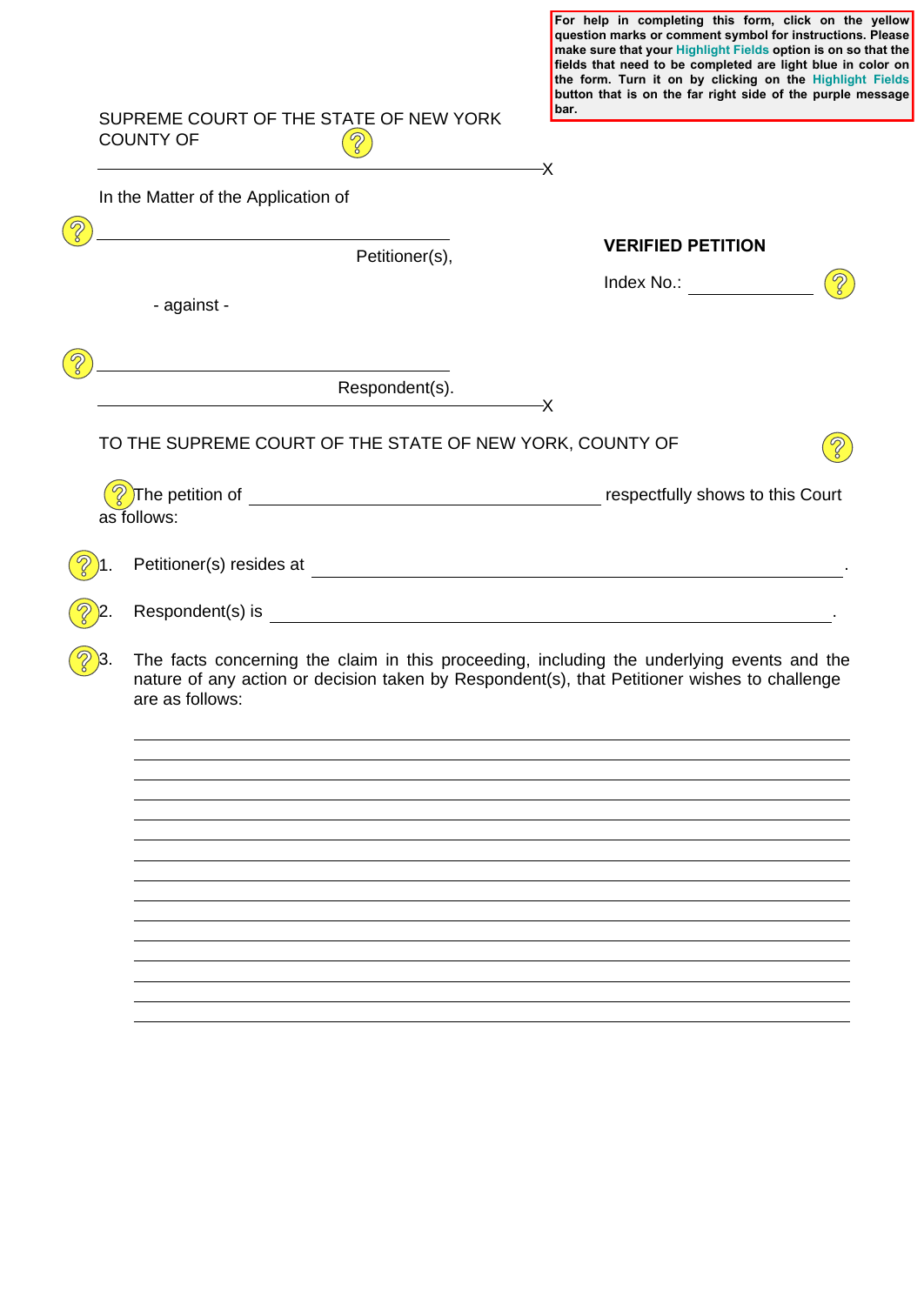| Attached are copies of relevant documents in support of Petitioner's case, including<br>determination(s) issued by Respondent(s) that have a bearing on this case and/or which<br>Petitioner herein complains, if any. These documents are: |
|---------------------------------------------------------------------------------------------------------------------------------------------------------------------------------------------------------------------------------------------|
| A prior application<br>been made for the relief requested herein. If a<br>$\Box$ has $\Box$ has not                                                                                                                                         |
| prior application has been made, provide the following information:                                                                                                                                                                         |
| <b>WHEREFORE, your deponent respectfully requests that this Court</b>                                                                                                                                                                       |
| and for such other and further relief as this Court may deem just and proper.                                                                                                                                                               |
| DATED:<br>, 20                                                                                                                                                                                                                              |

**8**<br>Signature

Name, Address and Phone Number:

 $\qquad \qquad$  ) -